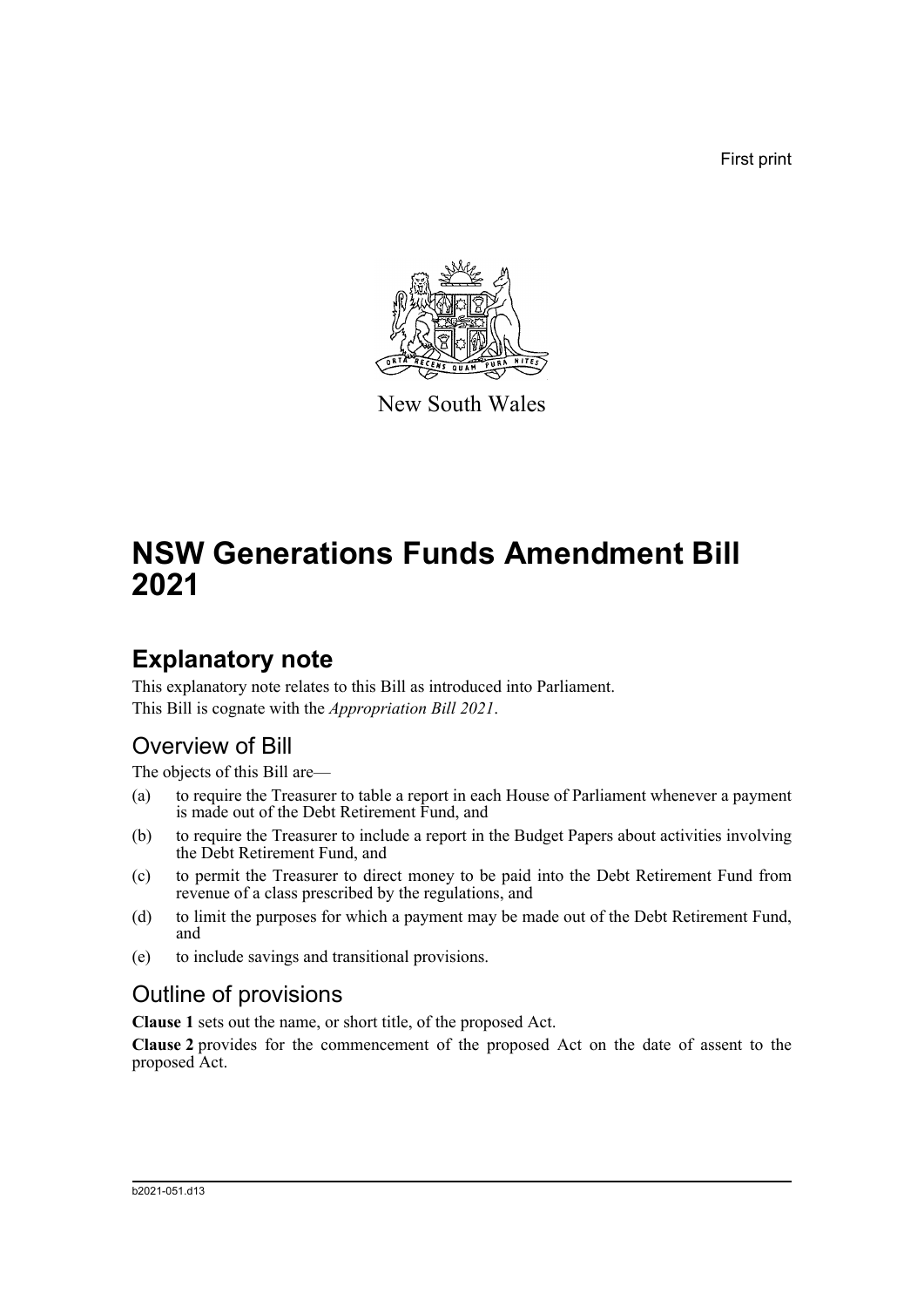#### **Schedule 1 Amendment of NSW Generations Funds Act 2018 No 37**

**Schedule 1[2]** inserts proposed sections 7A and 7B into the *NSW Generations Funds Act 2018* (the *principal Act*). Proposed section 7A requires the Treasurer to table a report in each House of Parliament whenever a payment is made out of the Debt Retirement Fund established under the principal Act. The report is required to include a number of matters including the reasons for the payment and how the payment is in accordance with the purpose of the Fund. Proposed section 7B requires the Treasurer to include a report in the Budget Papers detailing the activities of the Debt Retirement Fund since the previous budget and projections for the Fund. **Schedule 1[1]** is a consequential amendment.

**Schedule 1[3]** permits the Treasurer to direct money to be paid into the Debt Retirement Fund from revenue of a class prescribed by the regulations made under the principal Act.

**Schedule 1[4]** provides that payments out of the Debt Retirement Fund may be made only to pay certain debts of the State and to pay for administrative expenses relating to the Fund.

**Schedule 1[5]** updates a provision that allows transitional regulations to be made with a new standard provision and also provides that proposed sections 7A and 7B do not apply to require reporting on payments made before the commencement of the proposed sections.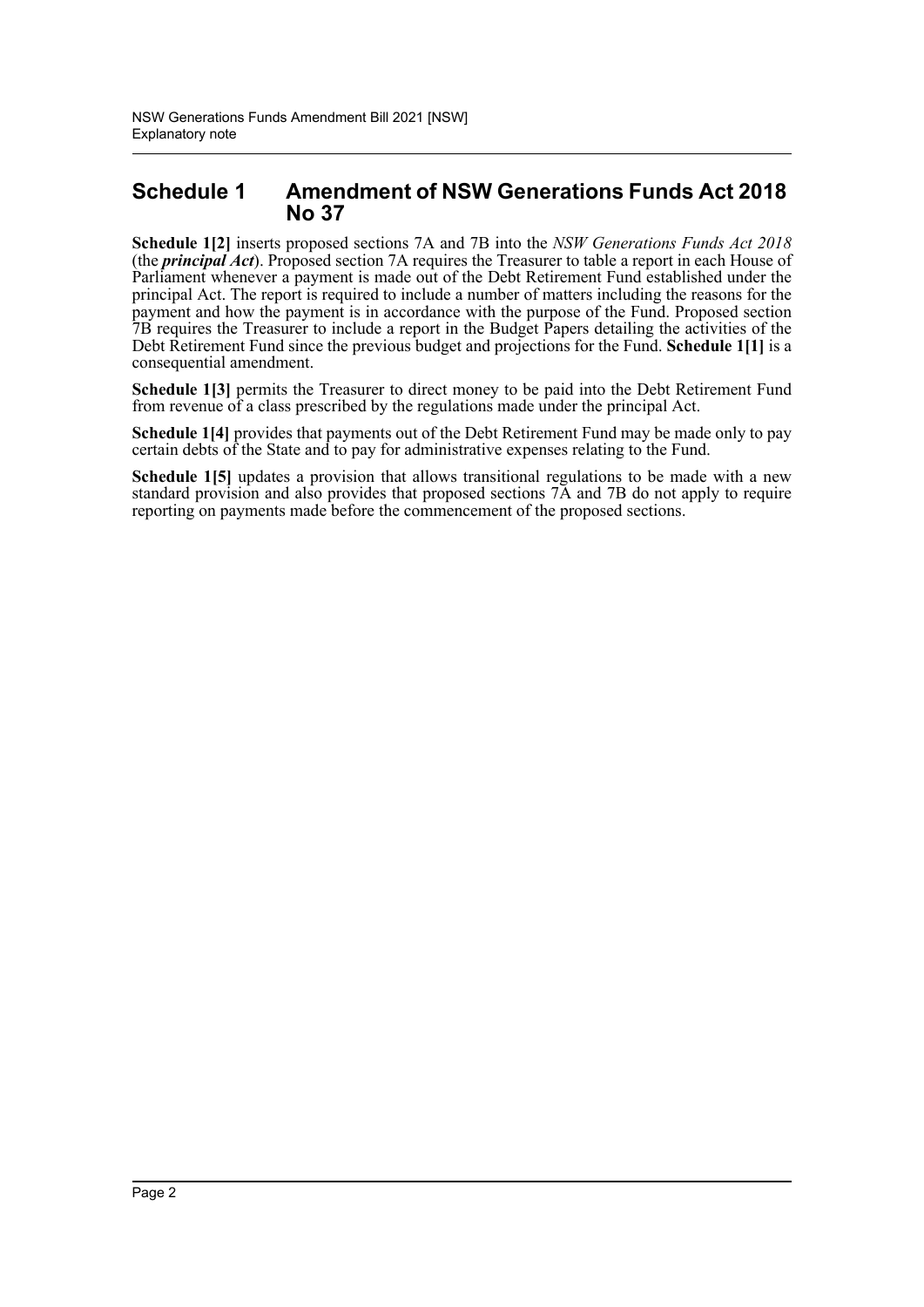First print



New South Wales

# **NSW Generations Funds Amendment Bill 2021**

## **Contents**

|                   |                                                   | Page |
|-------------------|---------------------------------------------------|------|
|                   | Name of Act                                       |      |
|                   | 2 Commencement                                    |      |
| <b>Schedule 1</b> | Amendment of NSW Generations Funds Act 2018 No 37 |      |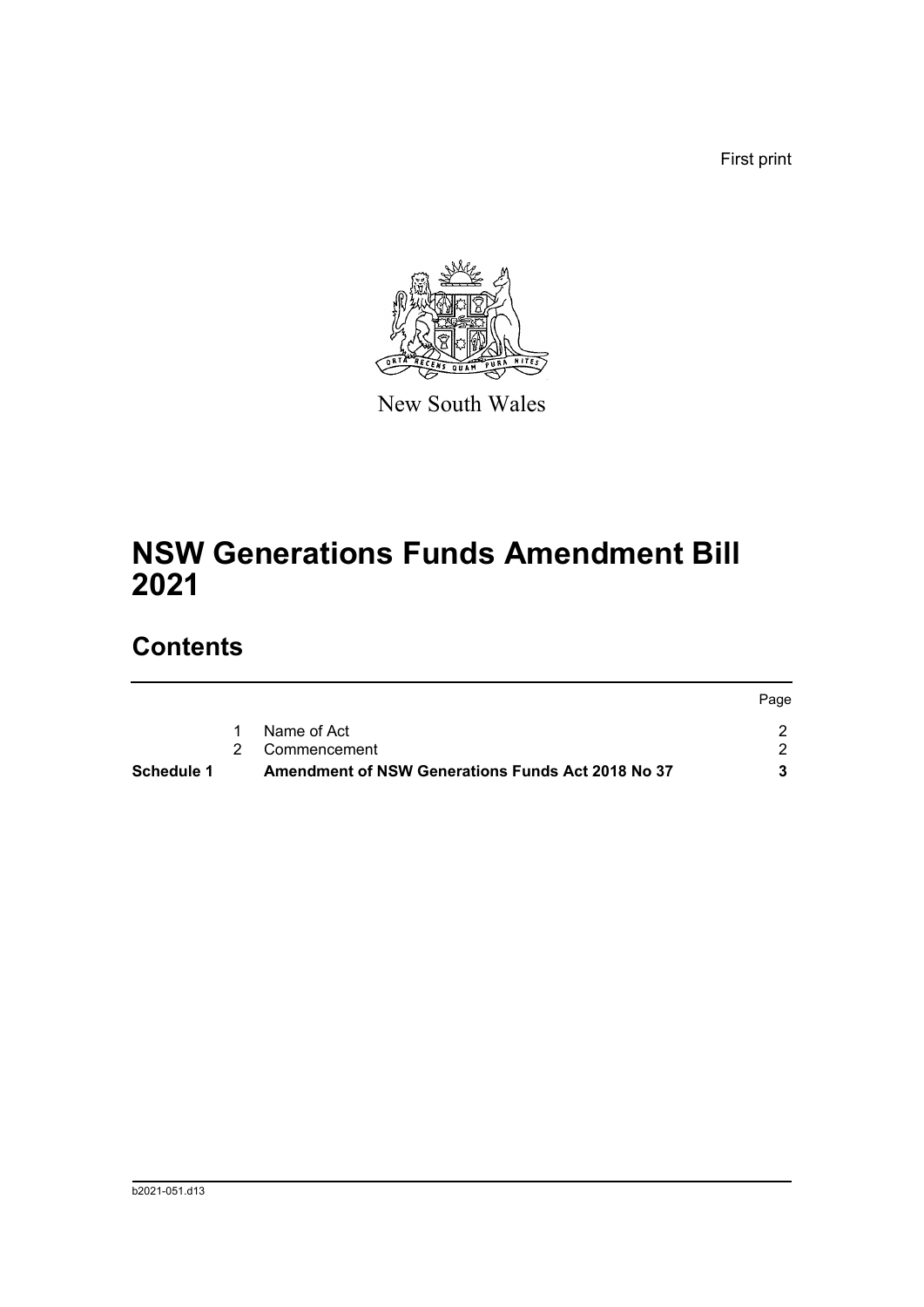

New South Wales

## **NSW Generations Funds Amendment Bill 2021**

No , 2021

#### **A Bill for**

An Act to amend the *NSW Generations Funds Act 2018* in relation to payments into, and out of, the Debt Retirement Fund and reporting on activities involving the NSW Generations Funds.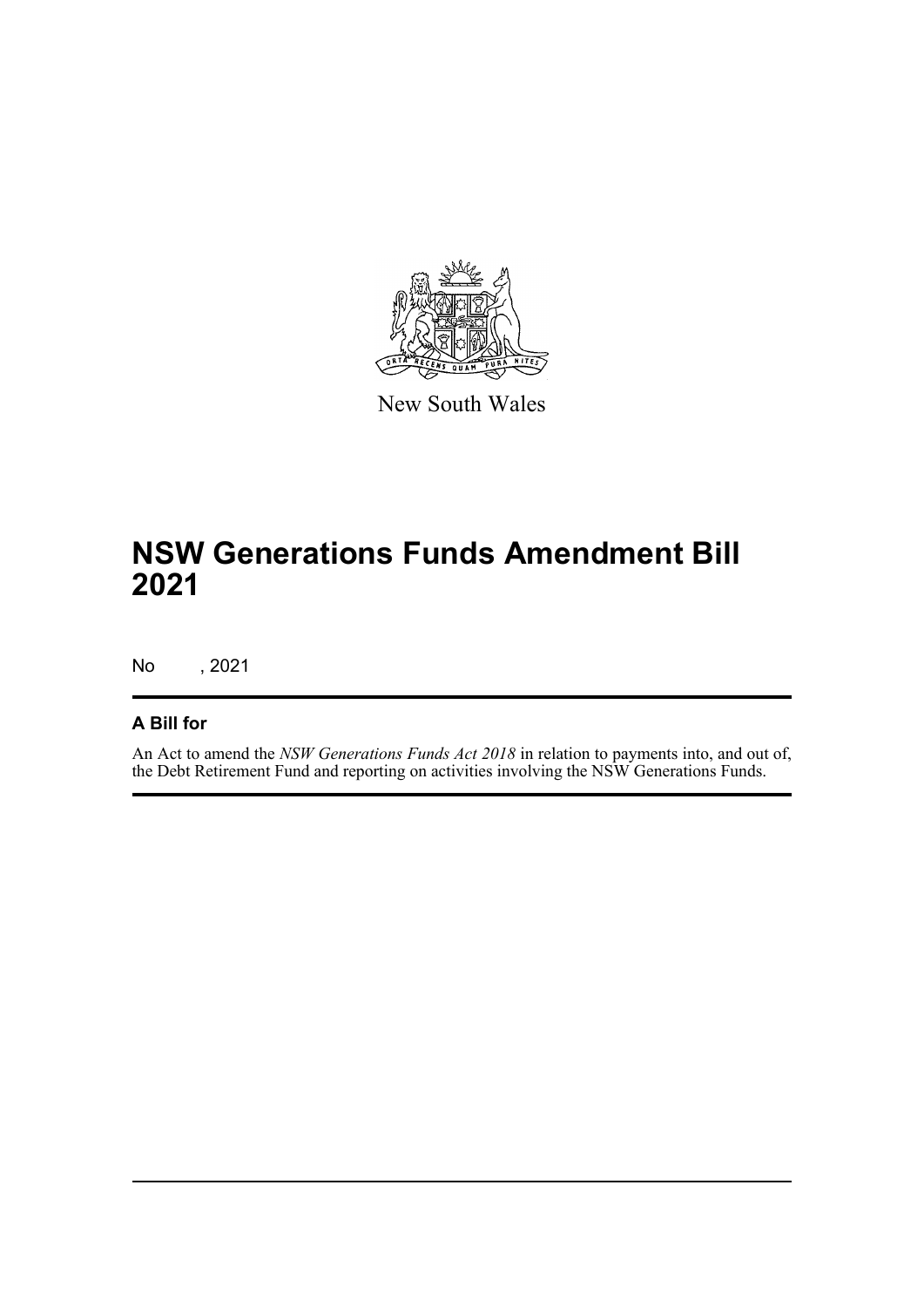<span id="page-4-1"></span><span id="page-4-0"></span>

| The Legislature of New South Wales enacts— |                                                           |               |
|--------------------------------------------|-----------------------------------------------------------|---------------|
| 1                                          | Name of Act                                               | $\mathcal{P}$ |
|                                            | This Act is the NSW Generations Funds Amendment Act 2021. | 3             |
| $\mathbf{2}$                               | Commencement                                              | 4             |
|                                            | This Act commences on the date of assent to this Act.     | 5             |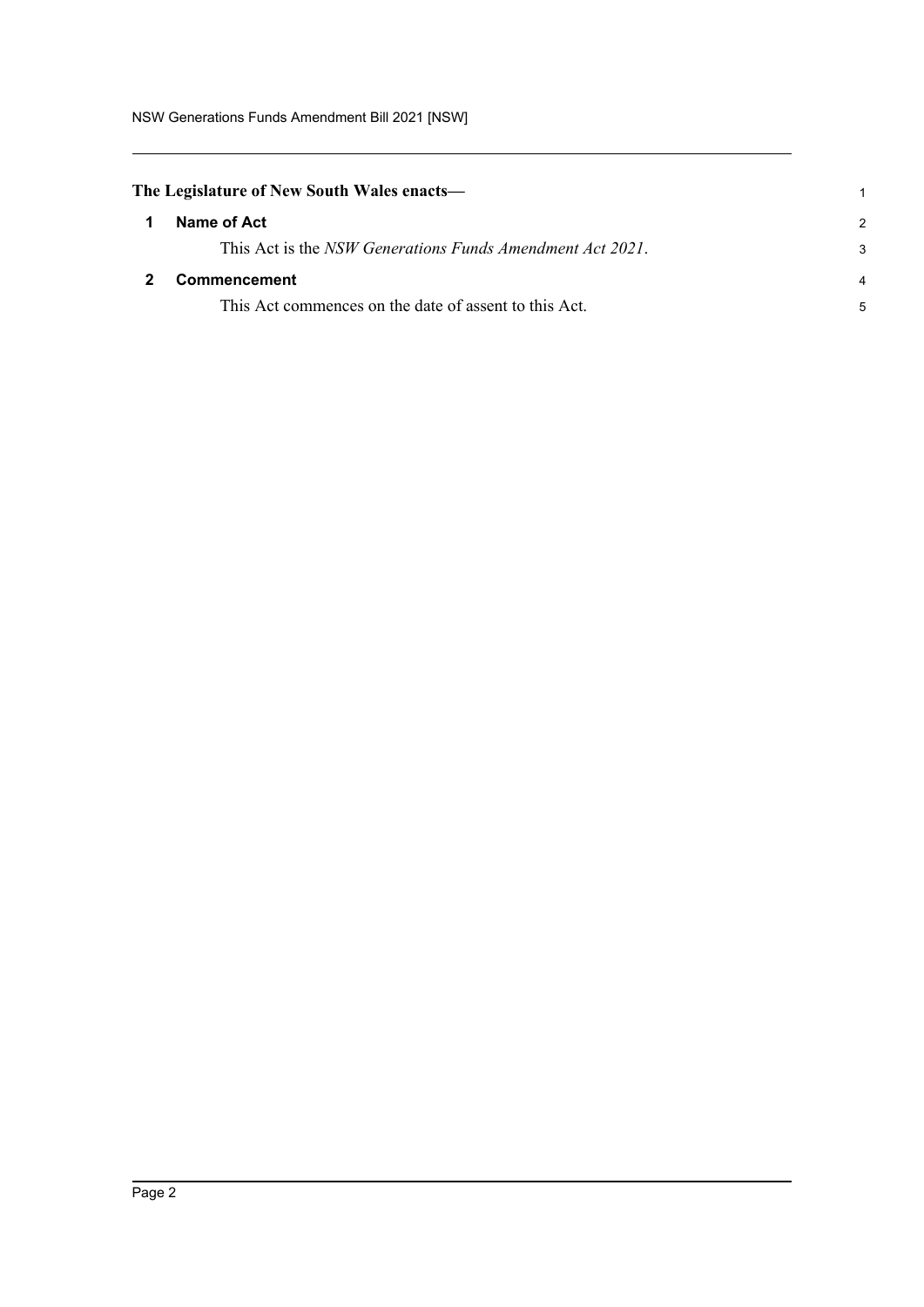<span id="page-5-0"></span>

| <b>Schedule 1</b> |                                                    |                           |     | <b>Amendment of NSW Generations Funds Act 2018</b><br><b>No 37</b>                                                                       |          |  |  |
|-------------------|----------------------------------------------------|---------------------------|-----|------------------------------------------------------------------------------------------------------------------------------------------|----------|--|--|
| [1]               | Part 2, Division 1A, heading                       |                           |     |                                                                                                                                          |          |  |  |
|                   | Insert after section 6—                            |                           |     |                                                                                                                                          |          |  |  |
|                   | <b>Division 1A</b>                                 |                           |     | <b>Reporting</b>                                                                                                                         | 5        |  |  |
| [2]               |                                                    | <b>Sections 7A and 7B</b> |     |                                                                                                                                          | 6        |  |  |
|                   |                                                    | Insert after section 7-   |     |                                                                                                                                          | 7        |  |  |
|                   | 7Α                                                 |                           |     | Reporting to Parliament about payments out of Debt Retirement Fund                                                                       | 8        |  |  |
|                   |                                                    | (1)                       |     | The Treasurer must table a report in each House of Parliament about each<br>payment made out of the Debt Retirement Fund.                | 9<br>10  |  |  |
|                   |                                                    | (2)                       |     | The report must be tabled in a House of Parliament within 14 sitting days of<br>the House after the payment is made.                     | 11<br>12 |  |  |
|                   |                                                    | (3)                       |     | The report must set out—                                                                                                                 | 13       |  |  |
|                   |                                                    |                           | (a) | the amount of the payment, and                                                                                                           | 14       |  |  |
|                   |                                                    |                           | (b) | the reasons for the payment, taking into account the advice, if any,<br>provided by the Secretary of the Treasury about the payment, and | 15<br>16 |  |  |
|                   |                                                    |                           | (c) | how the payment is consistent with the purpose of the Fund, and                                                                          | 17       |  |  |
|                   |                                                    |                           | (d) | the balance of the Fund after the payment is made, and                                                                                   | 18       |  |  |
|                   |                                                    |                           | (e) | the projected balance and outlook of the Fund over the 10 years after the<br>payment is made, and                                        | 19<br>20 |  |  |
|                   |                                                    |                           | (f) | how the projected balance and outlook of the Fund have changed since<br>the last budget.                                                 | 21<br>22 |  |  |
|                   | 7В                                                 | <b>Budget Papers</b>      |     |                                                                                                                                          | 23       |  |  |
|                   |                                                    | (1)                       |     | The Treasurer must include a report in the Budget Papers that sets out the<br>following for the Debt Retirement Fund—                    | 24<br>25 |  |  |
|                   |                                                    |                           | (a) | details of the payments out of the Fund since the last budget,                                                                           | 26       |  |  |
|                   |                                                    |                           | (b) | how the payments are consistent with the purpose of the Fund,                                                                            | 27       |  |  |
|                   |                                                    |                           | (c) | for each of the payments—a summary of the report about the payment<br>tabled in Parliament under section 7A,                             | 28<br>29 |  |  |
|                   |                                                    |                           | (d) | the projected balance and outlook of the Fund over the next 10 years,                                                                    | 30       |  |  |
|                   |                                                    |                           | (e) | how the projected balance and outlook of the Fund have changed since<br>the last budget.                                                 | 31<br>32 |  |  |
|                   |                                                    | (2)                       |     | The report may include other information relating to the NSW Generations<br>Funds that the Treasurer considers to be appropriate.        | 33<br>34 |  |  |
|                   |                                                    | (3)                       |     | In this section-                                                                                                                         | 35       |  |  |
|                   |                                                    |                           |     | <b>Budget Papers</b> has the same meaning as in the Government Sector Finance<br>Act 2018.                                               | 36<br>37 |  |  |
| $[3]$             | <b>Section 9 Payment into Debt Retirement Fund</b> |                           |     |                                                                                                                                          |          |  |  |
|                   | Omit section 9(2). Insert instead—                 |                           |     |                                                                                                                                          |          |  |  |
|                   | (2)                                                |                           |     | The Treasurer may direct that an amount of money be paid into the Debt<br>Retirement Fund if-                                            | 40<br>41 |  |  |
|                   |                                                    |                           |     |                                                                                                                                          |          |  |  |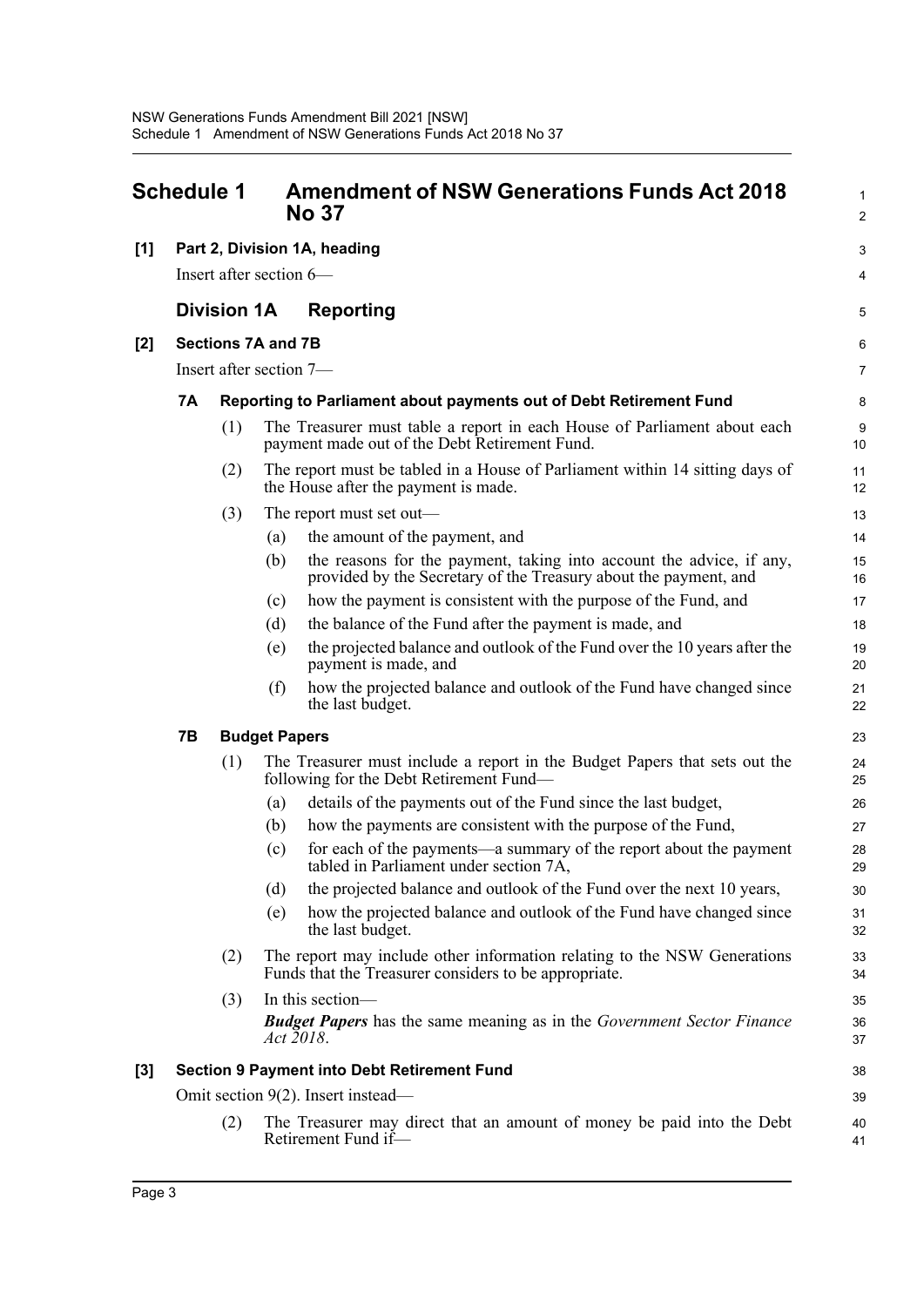|     |        |                    | (a) | the Treasurer is satisfied it is windfall tax revenue in excess of Budget<br>forecasts, or                                                        | 1<br>$\overline{a}$ |
|-----|--------|--------------------|-----|---------------------------------------------------------------------------------------------------------------------------------------------------|---------------------|
|     |        |                    | (b) | the amount is from revenue of a class prescribed by the regulations.                                                                              | 3                   |
| [4] |        |                    |     | Section 10 Payments out of Debt Retirement Fund                                                                                                   | 4                   |
|     |        |                    |     | Insert at the end of the section-                                                                                                                 | 5                   |
|     |        | (2)                |     | No other payment may be made out of the Debt Retirement Fund.                                                                                     | 6                   |
| [5] |        | <b>Schedule 2</b>  |     |                                                                                                                                                   | 7                   |
|     |        |                    |     | Omit the Schedule. Insert instead-                                                                                                                | 8                   |
|     |        | <b>Schedule 2</b>  |     | Savings, transitional and other provisions                                                                                                        | 9                   |
|     | Part 1 |                    |     | <b>General</b>                                                                                                                                    | 10                  |
|     | 1      | <b>Regulations</b> |     |                                                                                                                                                   |                     |
|     |        | (1)                |     | The regulations may contain provisions of a savings or transitional nature<br>consequent on the commencement of-                                  | 12<br>13            |
|     |        |                    | (a) | a provision of this Act, or                                                                                                                       | 14                  |
|     |        |                    | (b) | a provision amending this Act.                                                                                                                    | 15                  |
|     |        | (2)                |     | A savings or transitional provision consequent on the commencement of a<br>provision must not be made more than 2 years after the commencement.   | 16<br>17            |
|     |        | (3)                |     | A savings or transitional provision made consequent on the commencement of<br>a provision is repealed $2$ years after the commencement.           | 18<br>19            |
|     |        | (4)                |     | A savings or transitional provision made consequent on the commencement of<br>a provision may take effect before the commencement but not before— | 20<br>21            |
|     |        |                    | (a) | for a provision of this Act—the date of assent to this Act, or                                                                                    | 22                  |
|     |        |                    | (b) | for a provision amending this Act—the date of assent to the amending<br>Act.                                                                      | 23<br>24            |
|     |        | (5)                |     | A savings or transitional provision taking effect before its publication on the<br>NSW legislation website does not-                              | 25<br>26            |
|     |        |                    | (a) | affect the rights of a person existing before the publication in a way<br>prejudicial to the person, or                                           | 27<br>28            |
|     |        |                    | (b) | impose liabilities on a person for anything done or omitted to be done<br>before the publication.                                                 | 29<br>30            |
|     |        | (6)                |     | In this clause-                                                                                                                                   | 31                  |
|     |        |                    |     | <b>person</b> does not include the State or an authority of the State.                                                                            | 32                  |